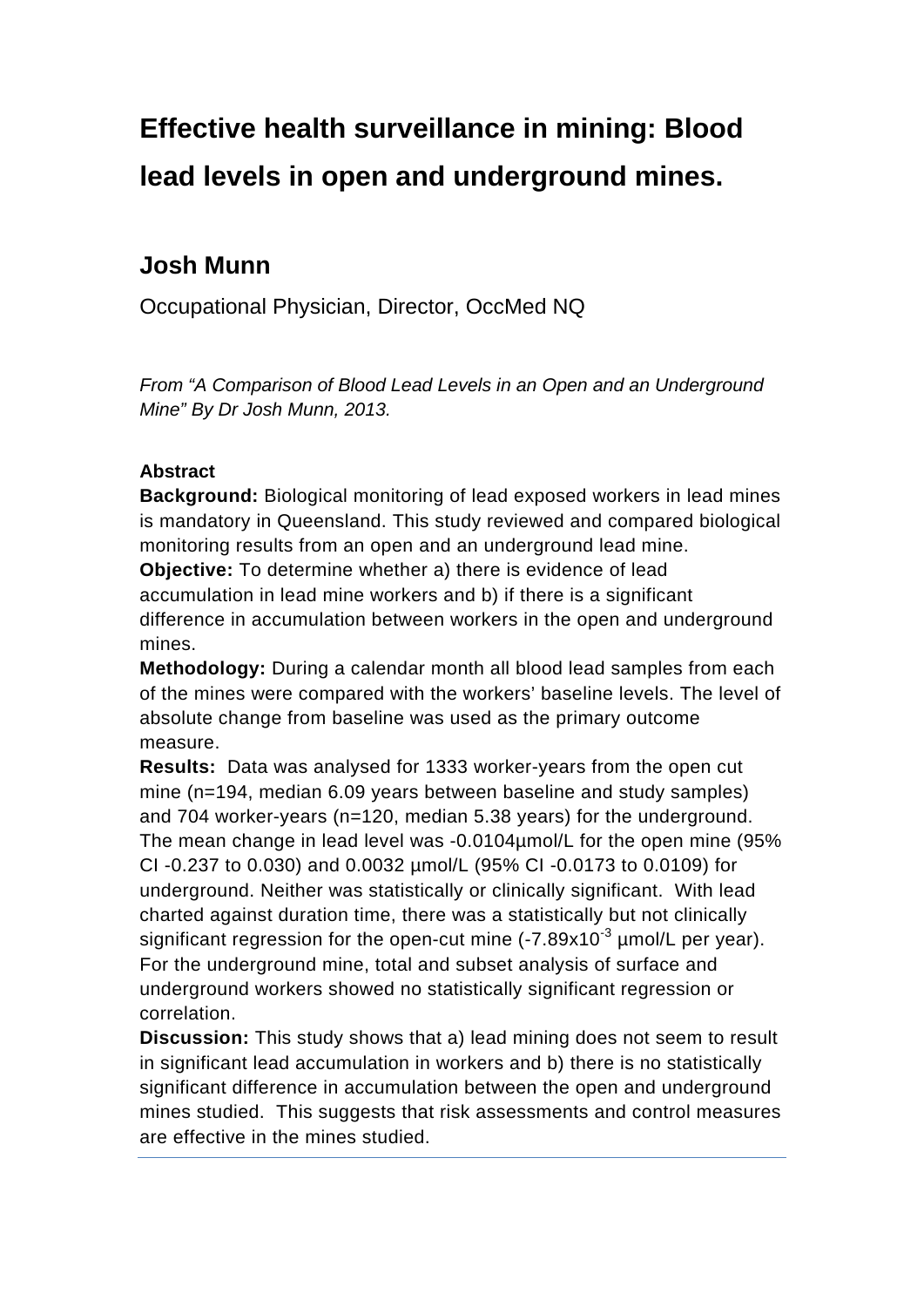Lead is a well understood occupational hazard. It has clear health risks proportional to body burden, well known methods of bodily absorption, known methods of control and can be relatively easily measured. These factors, combined with statutory mandates, result in excess lead absorption in lead mine workers being a rare occurrence.

Not all occupational health hazards are as well controlled, and many, despite well-meaning efforts, remain stubbornly uncontrolled. Fatigue, for example is a vexing occupational health issue. In contrast to lead, it is difficult to clearly define, difficult to measure and has multiple contributing factors.

The following will discuss some of the key issues that need to be addressed when considering intervention for potential occupational health risks.

- 1: Clarify the issues, understand the motivation for change
- 2: Examine options
- 3: Communicate with stakeholders and develop a plan
- 4: Enact, monitor, (enforce?)
- 5: Review

## **1: Clarify the issues:**

#### **Understand what the issue is and what motivates the organisation to control the risk.**

The easiest cases are when there is a legislative mandate to address an issue. Whether or not the workplace agrees, there is a requirement for action. Under these circumstances there are usually clearly identifiable means of surveillance and control.

Otherwise issues may arise because:

- There have been injuries/incidents
- It is a known health/safety risk that has been identified prospectively
- Your management has said it is an issue
- Workers/unions have raised it
- A salesman has said it is an issue.

Ideally, all risk will be treated with maximal respect and effective controls enacted at all times. In reality, budgets, staffing, motivation (of management, health and safety staff, workers and unions), and political and community attitudes will result in some hazards being elevated above others.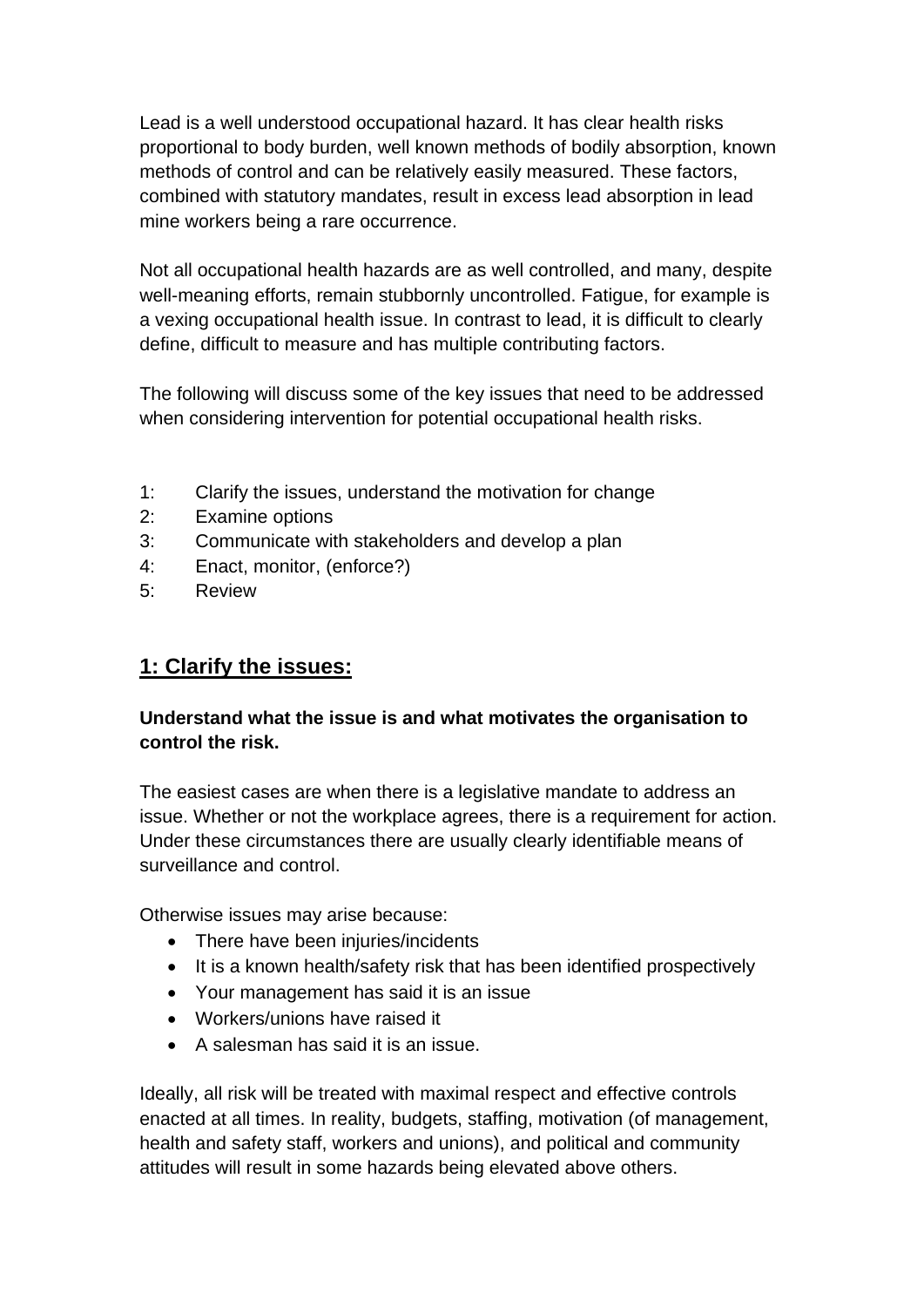Understanding why an issue is important to your business at that particular time will aid in prioritising (or deprioritising) its status.

#### **Quantify the problem. Develop a sense of urgency/priority**

Record keeping is vitally important, and keeping data in a form that can be statistically analysed is incredibly helpful when attempting to quantify risk. This can include injury statistics, incident reports, complaints, biological monitoring levels and environmental sampling data.

Quantification of risk is important for two main reasons.

As previously stated, maximal effort cannot be practically exerted on all potential hazards. Diligent risk assessment can help focus resources into areas where effort will be best rewarded.

Secondarily, review of the effectiveness of the intervention process is not meaningfully possible if there is no baseline assessment. Allocating resources to well-intentioned, but ineffective intervention is usually pointless, and it is certainly possible that well-meaning intervention can create more problems than it solves. Without assessments of baseline injury/illness/exposure rates, it is near impossible to determine whether your intervention is worth continuing.

It is also vitally important to be clear on what outcome you are measuring. In particular, are you measuring the actual hazard or a proxy? For example, lead monitoring is relatively easy as it can be measured directly, both environmentally (with some limitations) and biologically.

Conversely fatigue monitoring is a more vexing issue as the aim of fatigue management is ostensibly to reduce the risk of sudden incapacitation (falling asleep) during safety critical work. Measurement of frequency of falling asleep is not likely an acceptable means of risk assessment. Technological measures such as eye monitoring cameras that measure speed of lid opening may be effective in alerting operators and supervisors who are at risk of falling asleep. These are expensive, may be prone to false alarms, and are not widely available, so a proxy is often used. Sleepiness scales are used as a proxy for fatigue, but in an occupational setting are highly questionable.

Usually, the more directly a risk can be measured, the easier it is to control. Where the hazard is directly measurable, a reduction in level corresponds to a reduction in risk. Where a proxy is measured, a reduction in level *may* correspond to a reduction in risk, but other unmeasured contributing factors may mean that the overall risk is not diminished. Proxies can be useful, but it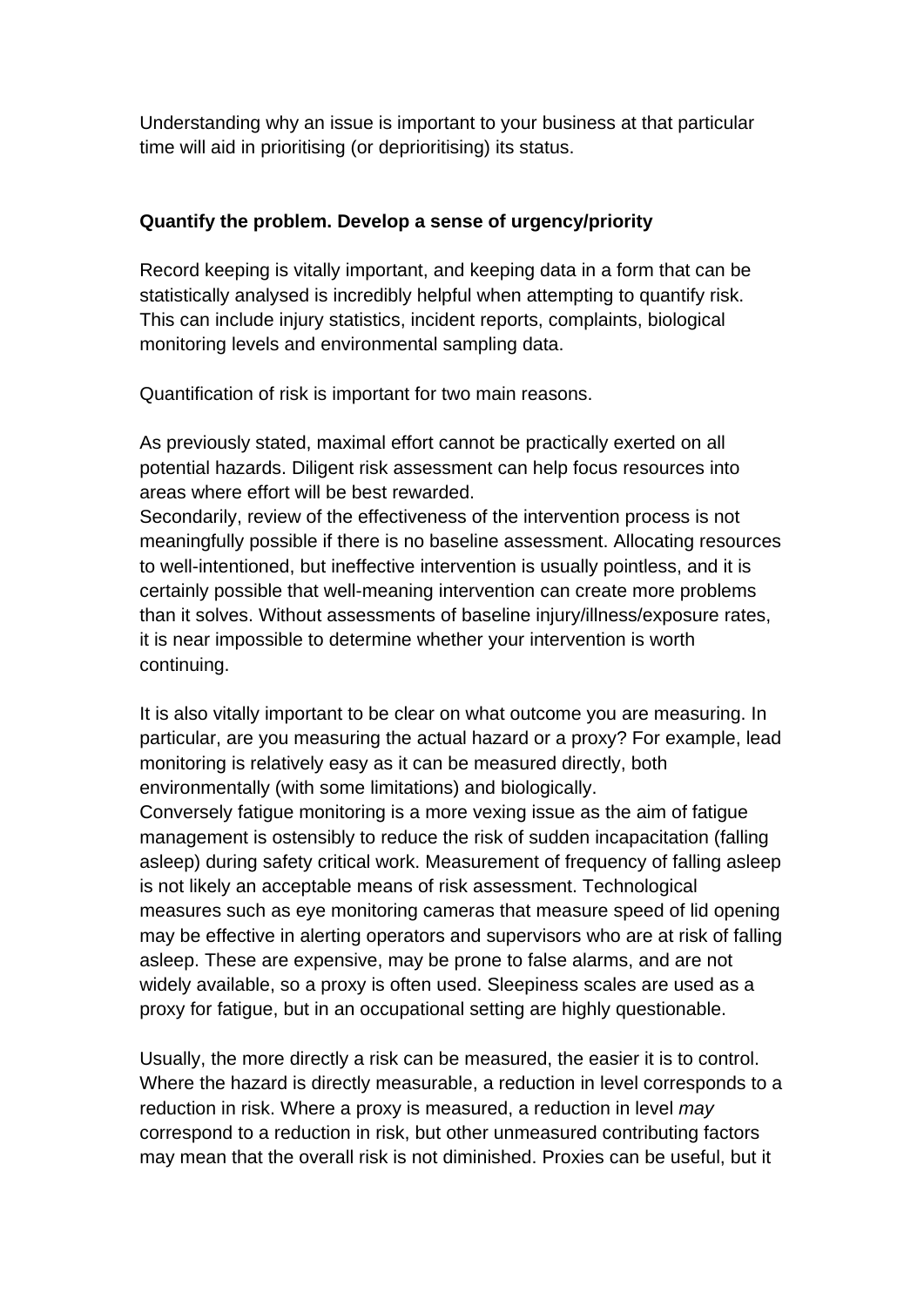must be remembered that control of the proxy is not equal to control of the risk.

#### **Identify contributing causes, highlight the modifiable ones.**

This will be significantly different based upon the issue in question. For substance related hazards, the substance is obviously the cause, but routes of exposure, control mechanisms and potential failure points require consideration.

For injuries, databases of reported injuries can help identify work locations, tasks, similar exposure groups (SEGs) or equipment that may be contributors. This relies heavily on diligence on behalf of safety staff as injury clusters can be missed easily.

Some issues are particularly complex with multiple contributing factors, and identification of the issue is vital.

Again using lead and fatigue as examples, sources of exposure for lead are readily identifiable as are routes of ingestion. Consequently the main points of exposure risk can be targeted in order to reduce risk.

Fatigue however is a more complicated issue with multiple potential causes. Obstructive sleep apnoea is a frequently discussed risk factor for fatigue and "daytime" sleepiness, but is far from the only one. As a result, using medical screening tools for sleep apnoea is an incomplete and potentially falsely reassuring means of targeting fatigue. Overall health, caffeine, alcohol and other drugs, sleep patterns, exercise, night-time activities, task oriented issues (including repetition and monotony), lighting, medications, stress, isolation, shiftwork and many other factors contribute to sleep disturbance. Trying to control risk by targeting a single facet is likely to be ineffective. Again, identification and control of a proxy does not necessarily equate to control of a risk.

## **2: Examine Options:**

The commonly used hierarchy of control is a handy guide for developing control plans:

- 1. Elimination
- 2. Substitution
- 3. Engineering controls
- 4. Administrative controls
- 5. Personal protective equipment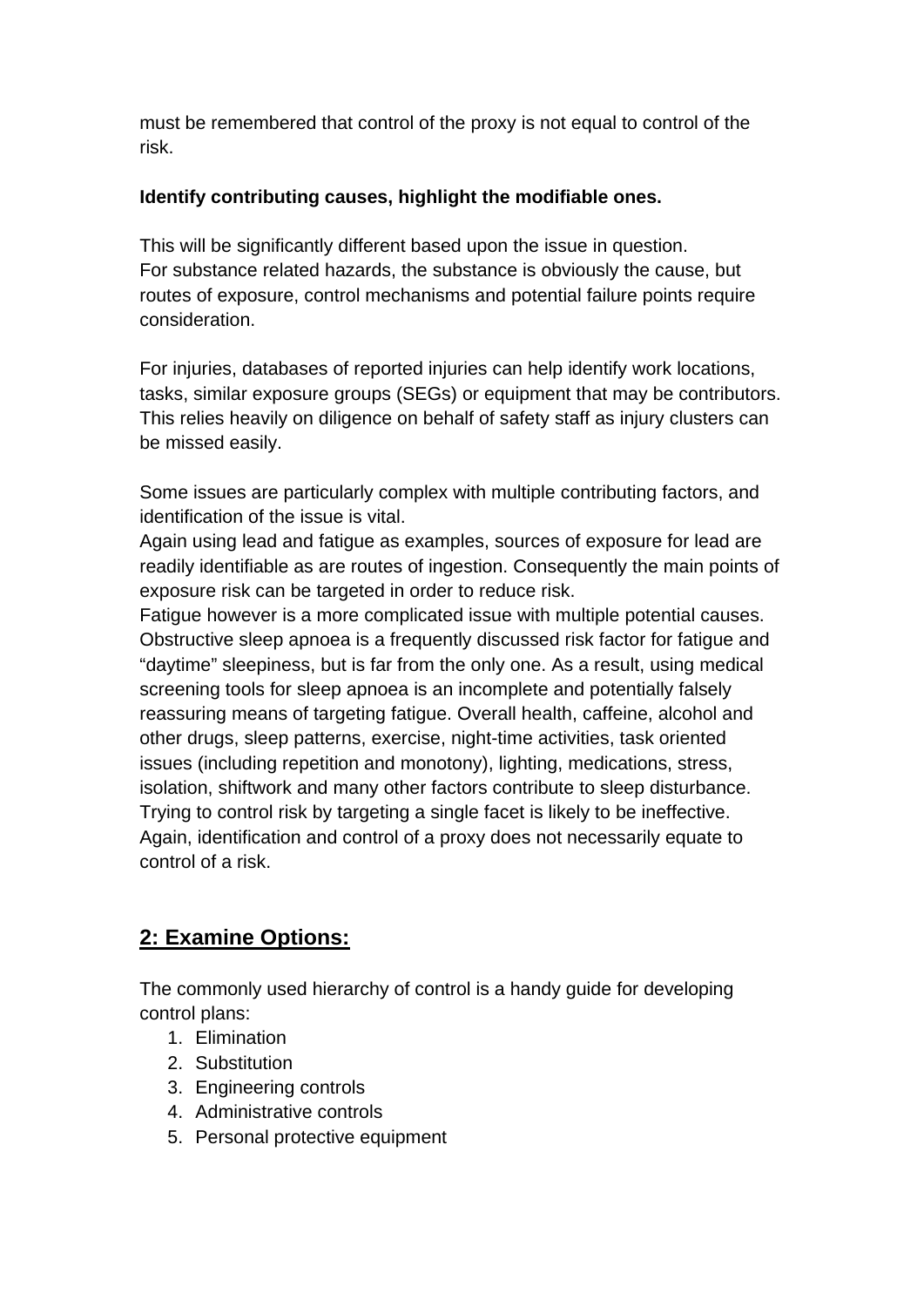Where possible, do not have hazardous substances or processes in the workplace. Alternatively where that is inherently impossible, substitute for less hazardous substances, formulations or processes.

Where that is not possible, provide engineering controls suc as remote handling, isolation, exhaust, lockout mechanisms, deadman switches etc. Administrative controls include shift length, supervision, task rotation and training and certification.

Finally when all else fails ask the worker to look after themselves.

#### **What is available?**

There are a couple of important questions to be addressed:

- 1. Is there anything that can be done to control risk?
- 2. Is there anything that can be legally and ethically be done to control risk?
- 3. Can the risk be controlled in a manner that is acceptable?

The first question is the crux of risk control. Is there a known method of risk control? If there is, is it backed up by evidence or is it a process that occurs widely without any clear evidence for benefit?

If a risk is identified for that has no clearly known method of effective control, or where control measures are dubious in validity, a pilot study is a good means of determining whether to proceed with a control measure prior to enacting widespread and potentially expensive change.

Again baseline then follow-up quantification of the exposure and potential health outcomes is vital.

The second question can be where well-meaning risk control comes badly unstuck.

As an extreme example there is often concern (rightly or wrongly) about the aging workforce and injury rates.

*Question 1: Is there anything that can be done to control risk?*  Yes. Hire only workers under 30 and force retirement at age 45.

## *Question 2: Is there anything that can be legally and ethically be done to control risk?*

Well, maybe, but not that option.

It is important to be cognisant of federal and state laws relating to disability and discrimination, privacy and equal opportunities. Potential problems occur when companies develop policy that contravenes these laws. Common examples include pre-employment screening and policies of selecting against workers with pre-existing conditions. The Disability and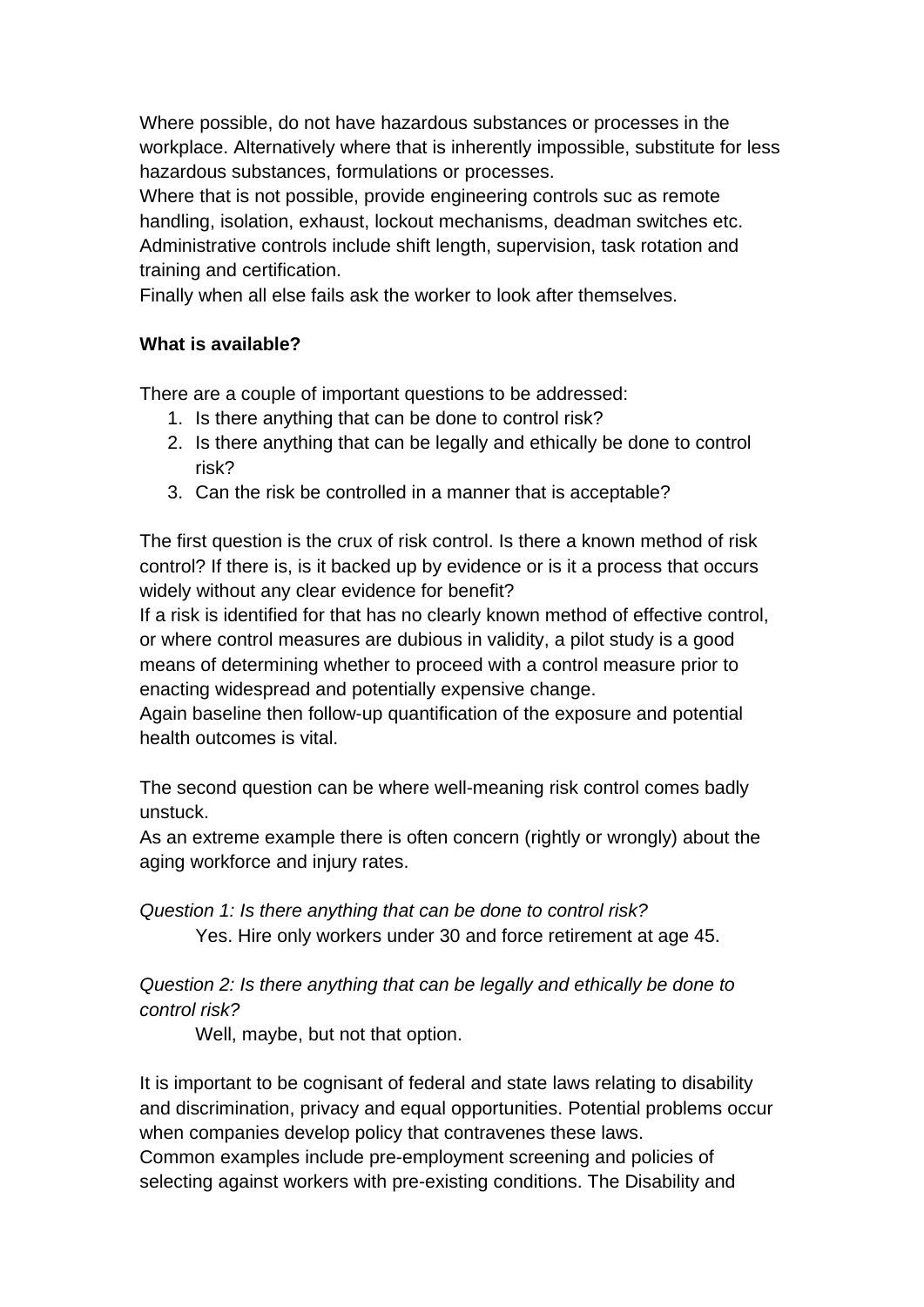Discrimination act requires that unless a worker is unable to perform the substantive duties of their proposed employment that there is no lawful grounds to deny them employment. An increased risk of possible future injury is not a justifiable reason to deny employment. From a common sense view, exclusion of workers with symptomatic arthritis is highly likely to reduce the incidence of injury claims, but it is likely to invite legal problems.

Beyond the legal, ethics can be easily overlooked in the short-term. Just because an option may be legal, does not make it right. In the longer term, dubious ethical practices undermine the value of companies.

#### *Finally question 3: Can the risk be controlled in a manner that is acceptable?*

Drug and alcohol screening is an identifiable example here. Drug and alcohol intoxication has clearly negative effects on workplace safety.

Alcohol testing is relatively straight forward as there is a simple, cheap, easy means of testing (breath alcohol) and there are numerous studies that link breath alcohol and current performance impacts.

Drug testing however is far more problematic, as there is no test for current effect, only tests for past exposure. This is an example of measurement by proxy.

Consequently it is of little surprise that there is great debate regarding this with various workplaces having no testing, urine testing or saliva testing. There is further debate as to when to test - pre-employment, routine, random or incident only.

There are effective means of monitoring use, they are legally available and arguably monitoring is ethical (even if not to the tested individual, then to the wider population).

There is frequently however, concerns among those being tested about the frequency and method of testing, as well as consequences of positive tests. Should positive tests mean instant dismissal, an arbitrary number of strikes, or referral for treatment and continued employment in non-safety critical areas?

Ultimately this is an issue for discussion between management, health and safety staff, unions and workers, bearing in mind community concerns and expectations.

Frequently there is no right solution, but only one that is a compromise between groups.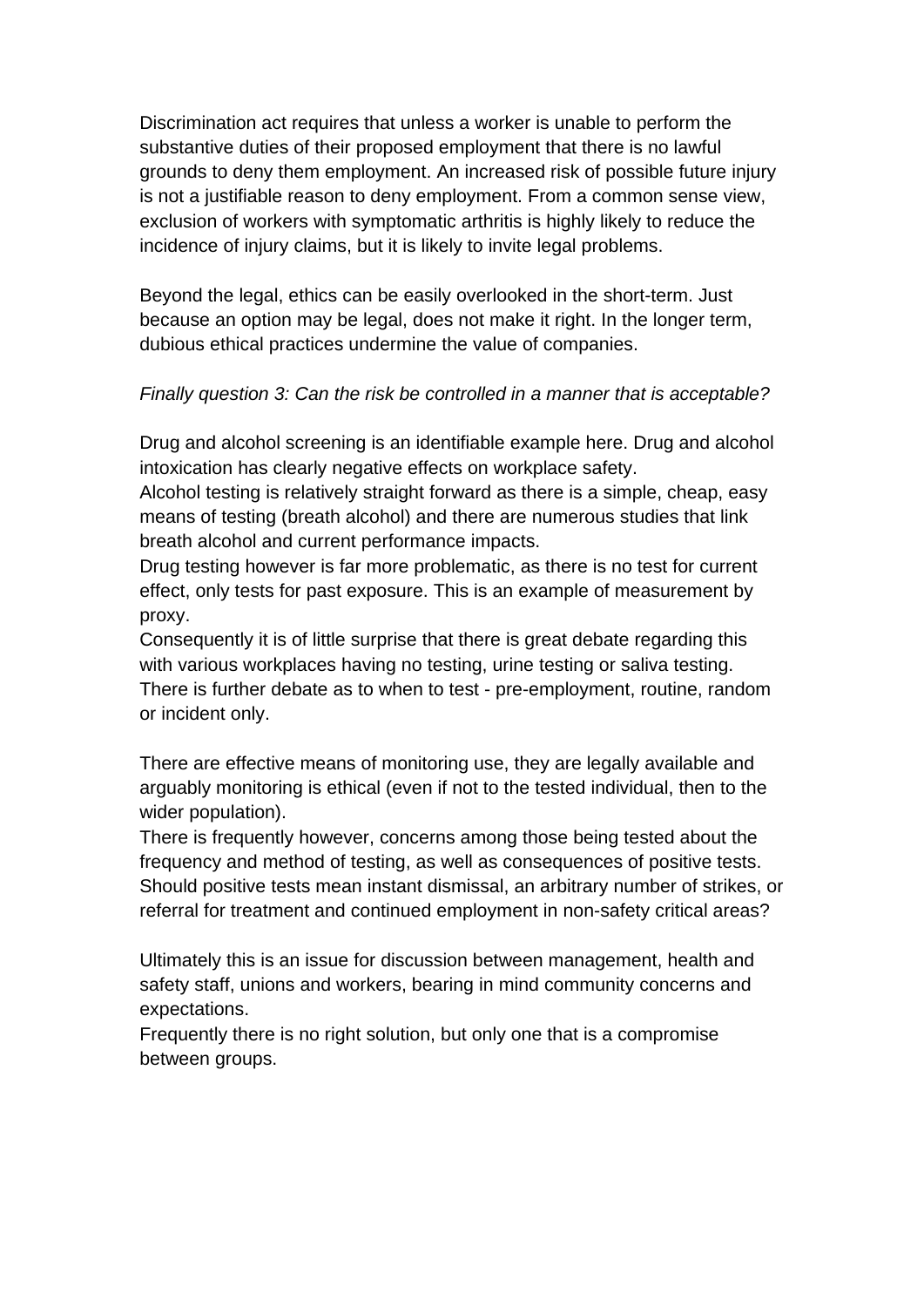## **3: Communicate with stakeholders and develop a plan:**

This follows from question 3 above regarding acceptability of plans.

Once the issues have been identified and one or more potential plans have been identified, the relevant stakeholders need to be identified and engaged. These may include among others:

- Management ultimate safety responsibility as well as controlling funding and allocation of resources.
- Regulatory bodies.
- Unions and/or worker representative.
- Health and safety staff.
- Community leaders if the hazard or controls may impact on the surround.

Depending on the magnitude of the issue and the scale of the intervention, the consultation period may be relatively brief or require prolonged negotiation.

It is during this stage that consequences must be discussed if applicable. This is important in the previous example of drug and alcohol use, but also other areas such as weight management. A well-meaning 'healthy lifestyle' program is a good general measure, are there to be any consequences for workers who do not participate? If workers are assessed as high risk and placed on weight management programs, is there any action against them if they gain further weight? If so, is this legal, ethical or acceptable to the workers?

It is vital that consequences of actions are agreed in advance and then consistently applied.

## **4: Enact, monitor, (enforce?):**

Once a plan has been developed and agreement reached, it obviously needs to be implemented. This requires communication, education and training and enough lead time for those affected to prepare for a new system.

When a novel intervention is planned or the outcome of intervention is uncertain, a pilot study may be beneficial. This can allow a graduated roll-out while comparing outcomes between the status quo and the intervention group. It also potentially allows identification of unforseen negative consequences.